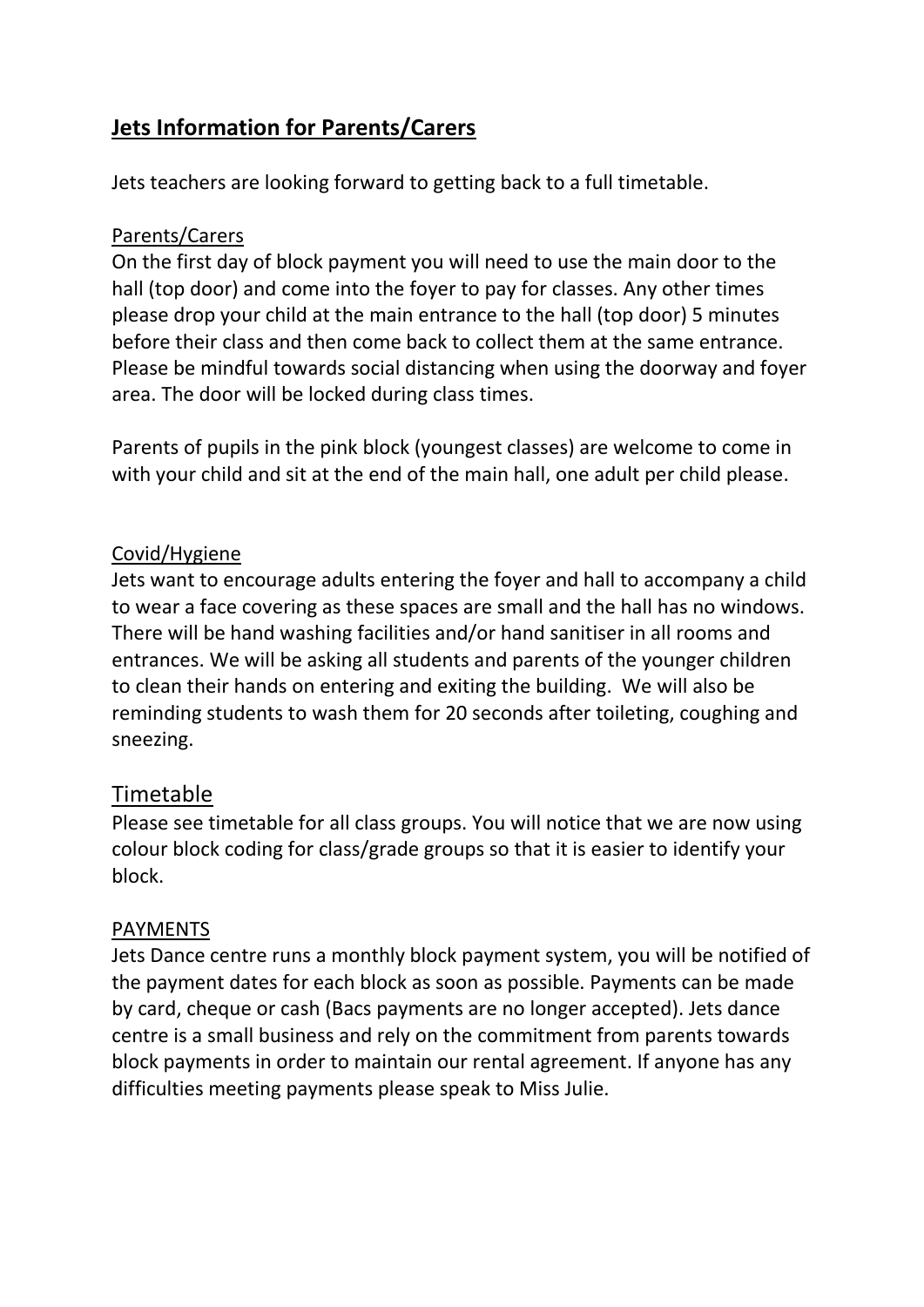## DANCEWEAR AND WATERBOTTLES/SNACKS

We are asking that all students arrive ready in their dancewear for class and go home in their dancewear too, just wear a tracksuit over the top if required. Please provide a fresh drink in a water bottle for your child in case they get thirsty. Please note: children need to come fuelled to dance in particular if attending multiple classes. The new timetable allows a short drink and snack break only. In line with health and safety procedures we will not be allowing children to leave the premises e.g. for the shop.

### PPE

Staff will wear PPE when first aid is required (we will make every effort to maintain social distancing) or, if we are sitting with a student who we suspect has coronavirus symptoms. We will also wear face coverings when helping to tie shoe laces.

#### SUSPECTED CORONAVIRUS

Anyone displaying any COVID 19 symptoms should not come to dancing.

If anyone displays COVID like symptoms during class we will sit them away from other students and contact you to collect them (a member of staff will wait with them and wear the necessary PPE). We then ask that you follow NHS/government guidelines on self-isolating and getting tested. Please inform us ASAP if the test is positive. Students may return to class if they test negative.

If your child takes poorly or becomes upset for whatever reason we will try and contact you to come and collect them. Please ensure we always have your up to date contact numbers.

### RISK ASSESSMENT

Please visit Jets website [www.jetsdancecentre.co.uk](http://www.jetsdancecentre.co.uk/) to view our risk assessment.

### Get in

You need to arrive 5 minutes early ready to be let in by Jets teachers. If you are late we cannot guarantee we will be able to get you in for your class. You can try calling a teacher (numbers below) but if they have begun teaching they may not hear you.